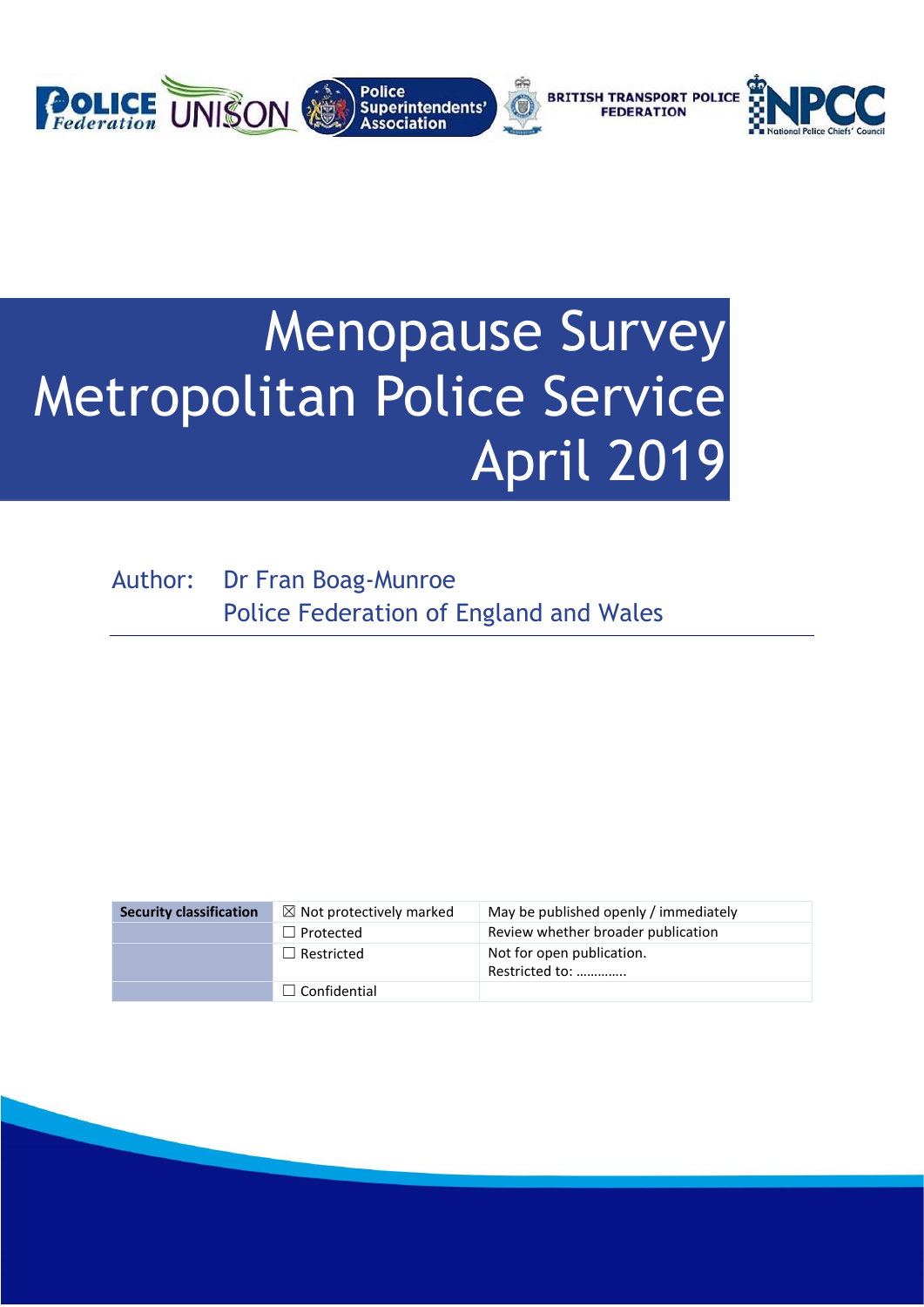### **Contents**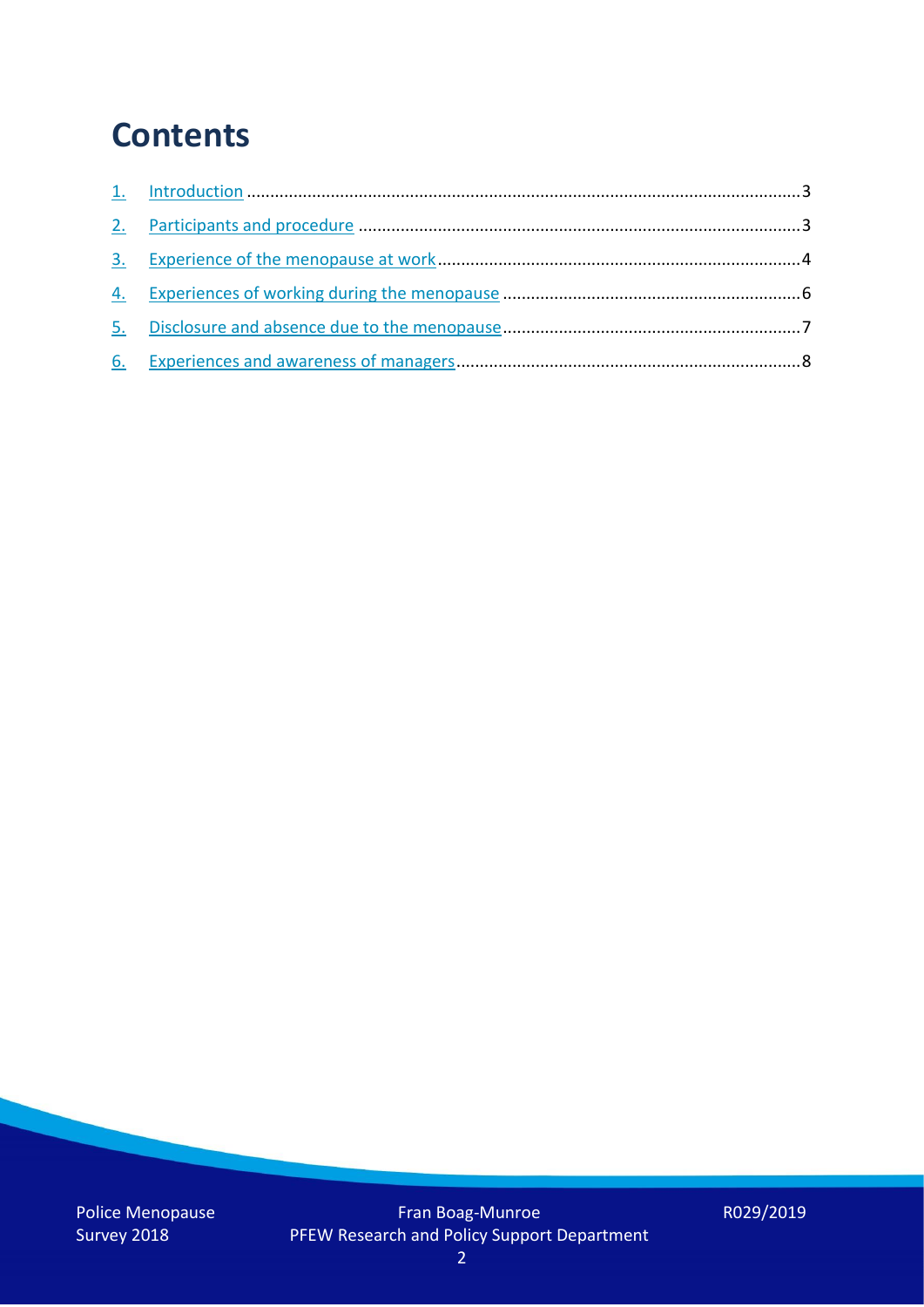## **1. Introduction**

The Menopause Survey 2018 was the first of its kind to examine the experiences and awareness of the menopause amongst police officers and police staff at a national level in England and Wales. In particular, it looked at the experiences of individuals who have either gone through or are going through the menopause and the experiences, as well as awareness of managers and supervisors in terms of supporting individuals who are going through the menopause.

This report provides an overview of some of the key findings from the survey for Metropolitan Police Service.

### **2. Participants and procedure**

Overall 495 responses were received from respondents in Metropolitan Police Service. 97% of responses were from police officers and 3% were from police staff. 184 respondents completed questions about their experiences of the menopause at work. 150 respondents answered questions relevant to line managers and supervisors (there was an overlap of 41 respondents who completed both sets of questions. A further 202 responses were received from other respondents within Metropolitan Police Service (i.e. respondents without personal experience of the menopause or managerial responsibilities. Due to the smaller number of respondents within this latter group, these responses have not been reported below, however they have been included within the national statistics.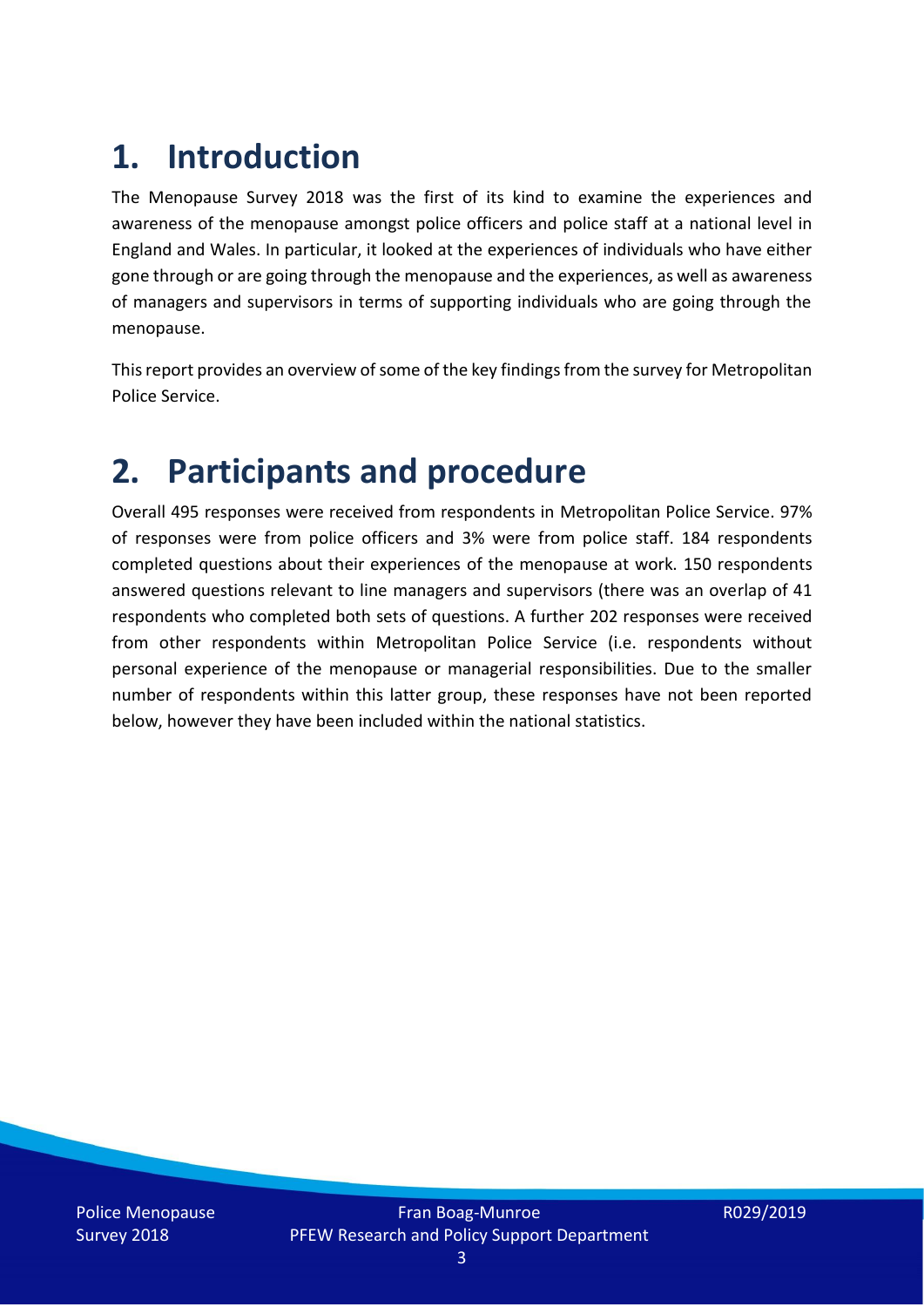### **3. Experience of the menopause at work**

79% of respondents in Metropolitan Police Service said that symptoms of the menopause were either moderately or extremely problematic. This is higher than the national average, where 76% of respondents reported that symptoms of the menopause were moderately or extremely problematic.



Respondents were asked about the aspects of their working environment that made coping with symptoms of the menopause moderately or extremely difficult. The proportion of respondents in Metropolitan Police Service who reported that these aspects of their working environment made coping moderately or extremely difficult are presented in Table 1 below, along with the corresponding proportions for the country as a whole.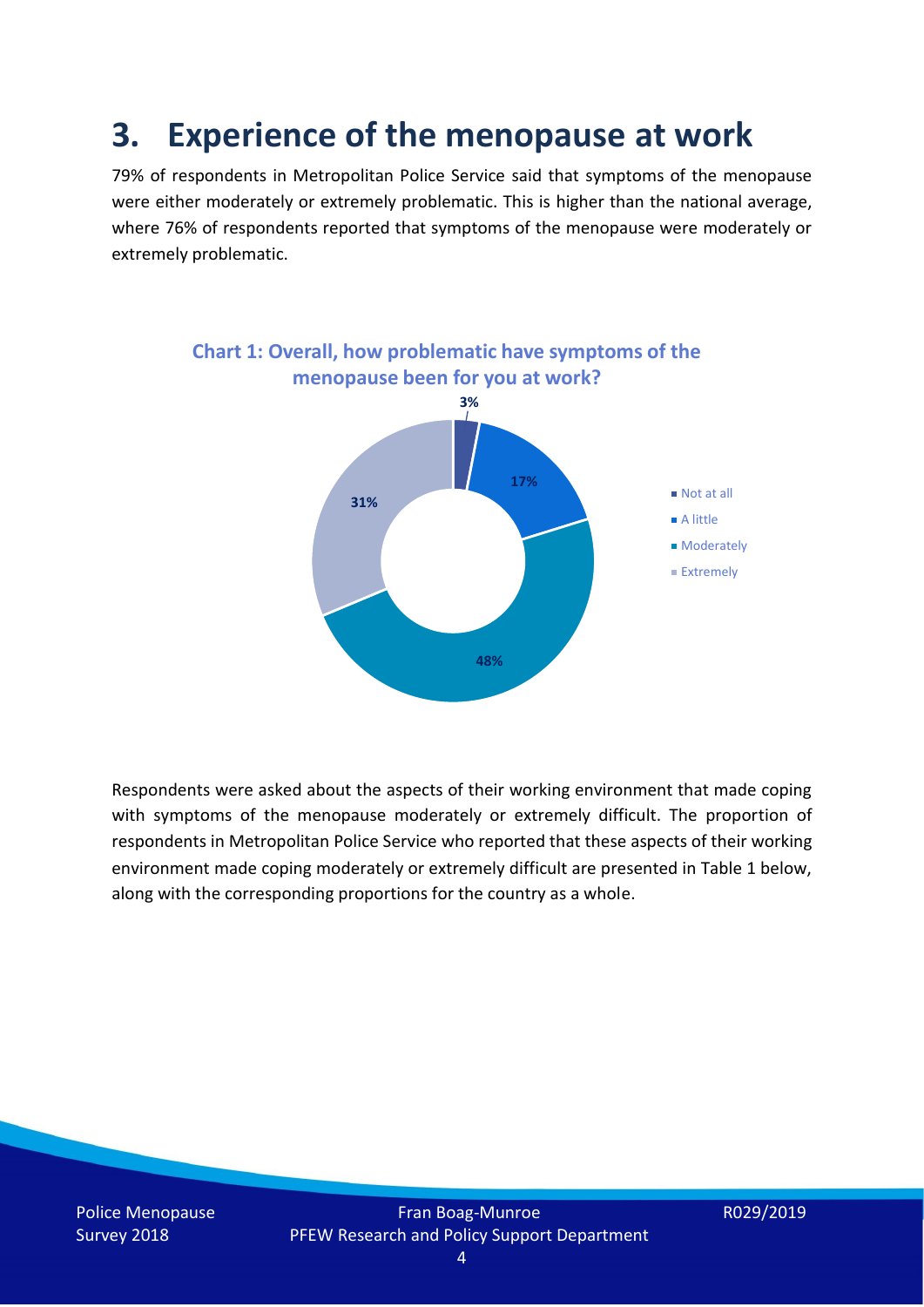Table 1: Aspects of the working environment (where applicable) that made coping with symptoms of the menopause moderately or extremely difficult

|                                   | <b>Metropolitan Police Service</b> | <b>National Sample</b> |
|-----------------------------------|------------------------------------|------------------------|
| <b>Recalling detailed</b>         | 48%                                | 50%                    |
| information                       |                                    |                        |
| <b>Having to work shifts</b>      | 45%                                | 33%                    |
| <b>Having fixed working hours</b> | 23%                                | 20%                    |
| The temperature of your           | 62%                                | 61%                    |
| working environment               |                                    |                        |
| <b>Inadequate opportunity to</b>  | 62%                                | 57%                    |
| control ventilation in your       |                                    |                        |
| working environment               |                                    |                        |
| Inadequate access to toilet       | 24%                                | 16%                    |
| <b>facilities</b>                 |                                    |                        |
| <b>Shared offices/workspaces</b>  | 32%                                | 27%                    |
| The physical demands of           | 34%                                | 26%                    |
| the job                           |                                    |                        |
| The design of uniforms            | 26%                                | 23%                    |
| The pressure of tight             | 35%                                | 32%                    |
| deadlines                         |                                    |                        |
| <b>Your workload</b>              | 42%                                | 38%                    |
| <b>Not being office-based</b>     | 12%                                | 9%                     |
| <b>Having to make difficult</b>   | 25%                                | 26%                    |
| decisions within your job         |                                    |                        |
| <b>Having to attend formal</b>    | 19%                                | 18%                    |
| meetings                          |                                    |                        |
| <b>Having to maintain your</b>    | 20%                                | 18%                    |
| position for long periods         |                                    |                        |
| without relief                    |                                    |                        |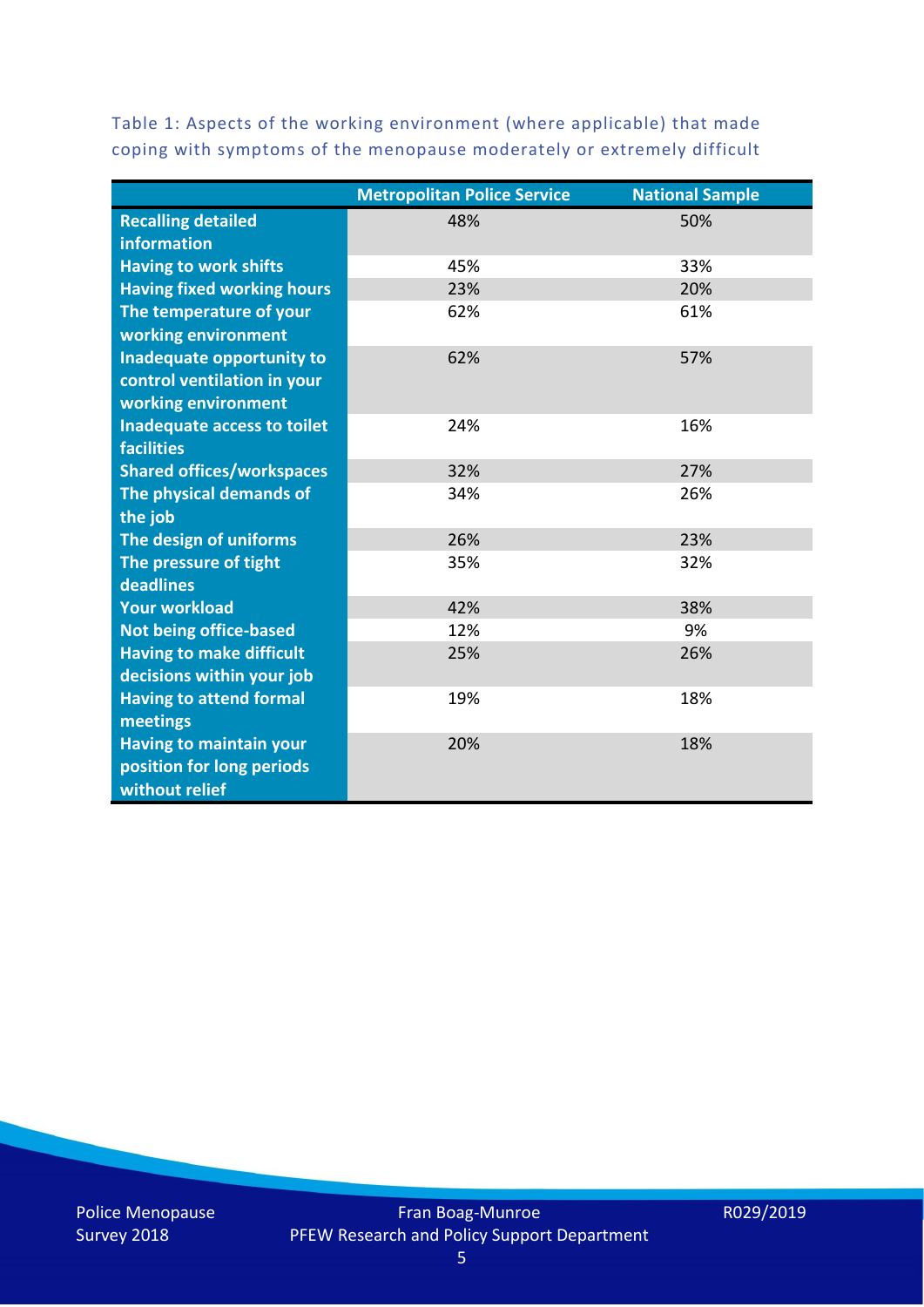### **4. Experiences of working during the**

### **menopause**

42% of respondents in Metropolitan Police Service said that they felt that their job performance had been negatively affected by the menopause. This is lower than the national sample, where 46% felt that their job performance had been negatively affected by the menopause.

23% of respondents felt that the menopause had negatively affected their manager's and colleagues' views on their competence at work. Within the national sample, 21% of respondents who had either gone through or were going through the menopause felt this way.

22% of respondents in Metropolitan Police Service said that they had considered leaving because they have found it difficult to deal with the menopause at work. This is higher than the national average, where 20% of respondents said that they had considered leaving as a result of the menopause.



#### **Chart 2: Experiences of work as a result of the menopause**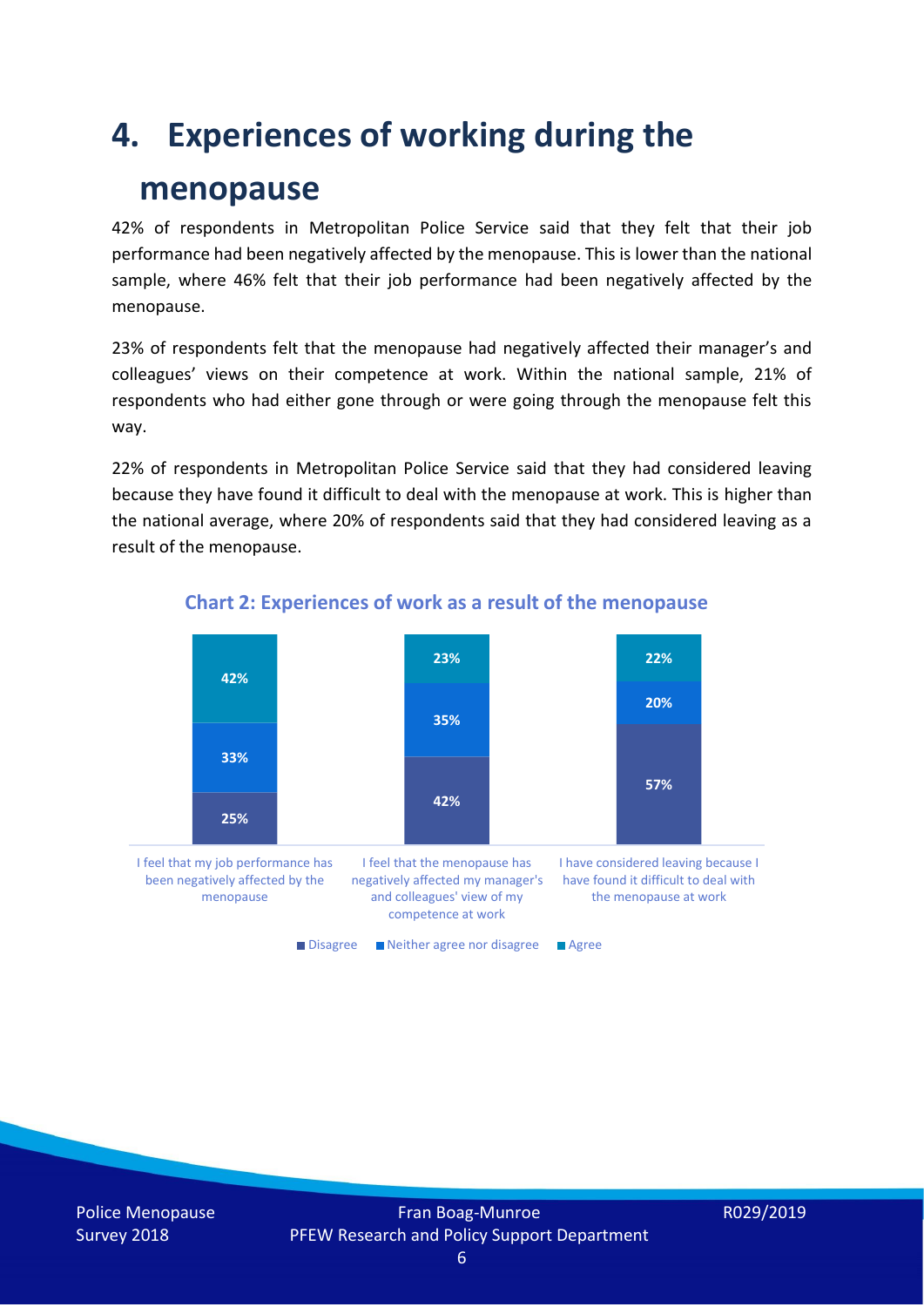# **5. Disclosure and absence due to the**

### **menopause**

40% of respondents in Metropolitan Police Service said that they had disclosed to their line manager that they were experiencing symptoms of the menopause. 60% said that they had not disclosed to their line manager (the remainder did not feel this was applicable to them). Respondents in Metropolitan Police Service were less likely to have told their line manager that they were experiencing symptoms of the menopause compared to the national sample, where 47% had disclosed to their line manager.

17% of respondents in Metropolitan Police Service said that they had taken sickness absence because they were experiencing symptoms of the menopause. In addition, 70% said that they had attended work despite feeling that they should have really taken sick leave because of their symptoms (i.e. menopause-related "presenteeism") and 49% said that they had taken annual leave or rest days to take time off because they were experiencing symptoms of the menopause (i.e. menopause-related leaveism).

Comparison of the proportions of respondents in Metropolitan Police Service reporting menopause-related sickness absence, presenteeism and leaveism compared to the national average are presented in Table 2 below.

|                          | <b>Metropolitan Police Service</b> | <b>National Sample</b> |
|--------------------------|------------------------------------|------------------------|
| <b>Menopause-related</b> | 17%                                | 18%                    |
| sickness absence         |                                    |                        |
| Menopause-related        | 70%                                | 62%                    |
| presenteeism             |                                    |                        |
| <b>Menopause-related</b> | 49%                                | 35%                    |
| leaveism                 |                                    |                        |

#### Table 2: Menopause-related sickness absence, presenteeism and leaveism